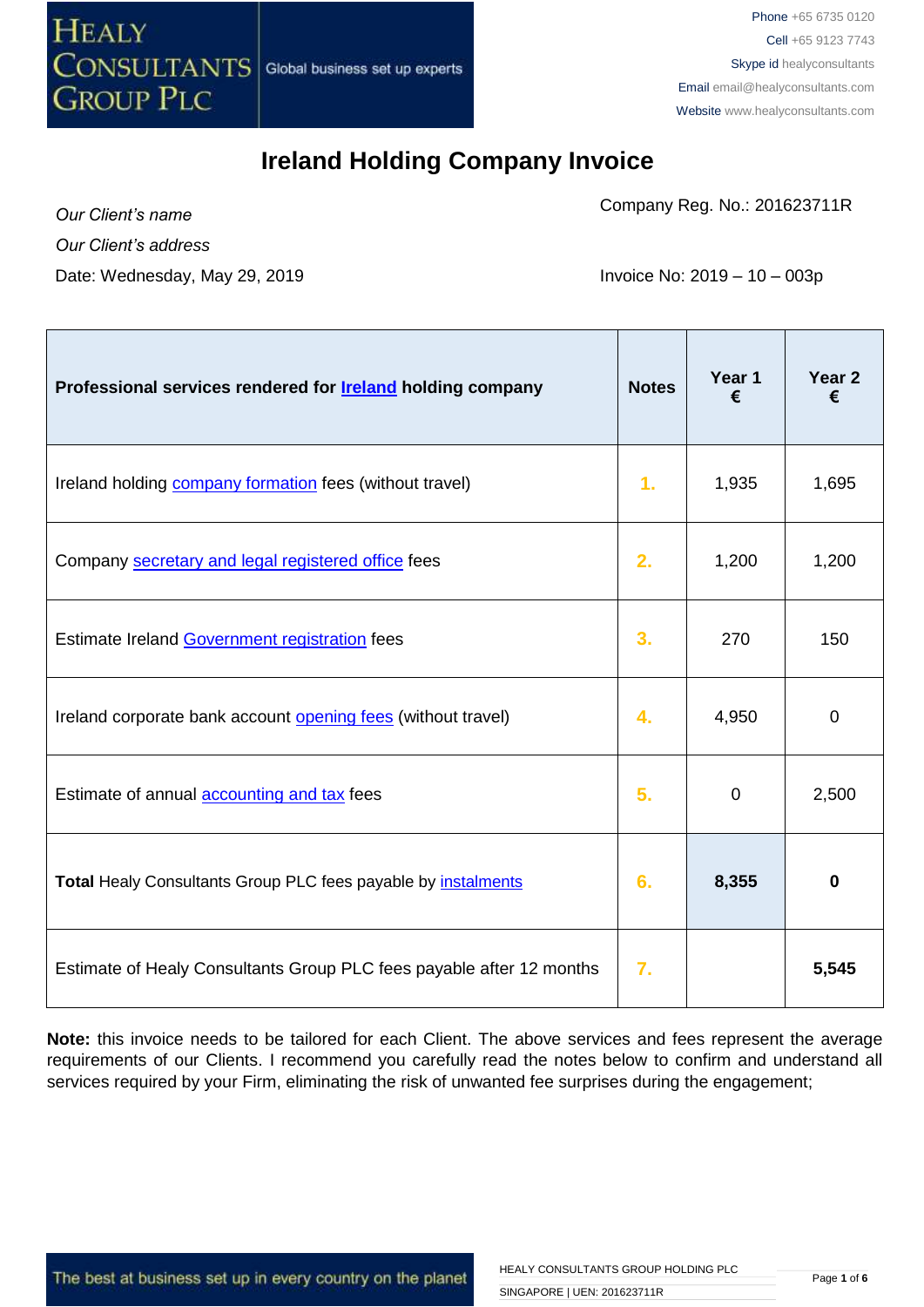

#### *Notes to invoice above*

**1.** Healy Consultants Group PLC fees to timely complete Ireland company registration within [one week](http://www.healyconsultants.com/ireland-company-registration/incorporation-steps/) including **i)** agreeing the optimum M&AA with our Client; **ii)** reserving a company name with the Companies Registration Office; **iii)** settling our accountant and lawyer fees and **iv)** submitting a quality company incorporation application to the [Companies Registration Office;](https://www.cro.ie/Publications/Fees/Company)

All [engagement fees](http://www.healyconsultants.com/company-registration-fees/) are agreed and paid up front and agree to the fees published on our country web pages. Consequently, there are no hidden fees nor surprises nor ambushes throughout the engagement. All engagement deadlines are agreed up front in the form of [a detailed project plan,](http://www.healyconsultants.com/index-important-links/example-project-plan/) mapping out deliverables by week throughout the engagement term;



Each week during the engagement, Healy Consultants Group PLC will email our Client a detailed email [engagement status update.](http://www.healyconsultants.com/index-important-links/weekly-engagement-status-email/) Our Client is immediately informed of engagement problems together with solutions. Your dedicated engagement manager is reachable by phone, SMS, WhatsApp, Viber, Skype, Live Chat and email; and will communicate in your preferred language;

**2.** In accordance with the [Ireland Companies Act,](http://www.irishstatutebook.ie/1963/en/act/pub/0033/) each Ireland LLC must appoint a company secretary, who may be a natural person or a body corporate; the company secretary must be resident in Ireland. Healy Consultants Group PLC will be the legal company secretary, our annual responsibilities include **i)** preparing and filing the legal [annual return;](http://www.healyconsultants.com/legal-annual-returns/) **ii)** securely maintaining company records; **iii)** liaising with the Irish government on our Client's behalf; **iv)** legal filing of changes of company structure and **v)** reminding our Client of statutory deadlines;

In accordance with the [Ireland Companies Act,](http://www.irishstatutebook.ie/1963/en/act/pub/0033/)an Ireland company shall as from the date of its incorporation have a legal registered office in Ireland, to which all official Government communications and notices may be addressed. To comply with this statutory requirement, Healy Consultants Group PLC Ireland business office will be the registered office address. Thereafter, this address will receive government correspondence including **i)** tax letters; **ii)** notice of the legal annual return and **iii)** all government communications. Most of our Clients wish to place [Healy Consultants Group PLC's office](http://www.healyconsultants.com/corporate-outsourcing-services/company-secretary-and-legal-registered-office/)  [address](http://www.healyconsultants.com/corporate-outsourcing-services/company-secretary-and-legal-registered-office/) on invoices, contracts, websites and business cards;

- **3.** This fee is an estimate of Government costs payable during our Clients' engagement. All Government fee payments will be supported by original receipts. Examples of Government costs include **i)** reserving the company name; **ii)** paying the company registration fee to th[e Companies Registration Office](https://www.cro.ie/Publications/Fees/Company) and **iii)** obtain company seal;
- **4.** Healy Consultants Group PLC will be pleased to open an Irish corporate bank account, without our Client travel. It is a time consuming task, Healy Consultants Group PLC will shelter our Client from the administrative challenges. As you can appreciate, it is a difficult task to obtain bank account approval through a newly formed company, when shareholders and directors and bank signatories reside overseas.

Depending on our Client business and nationality, there is a 25% probability the banks will request a bank signatory to travel for a one-hour bank interview. Healy Consultants Group PLC will try our best to skilfully negotiate a travel exemption. If our Client must travel to Ireland for corporate bank account opening, Healy Consultants Group PLC will refund our Client €950;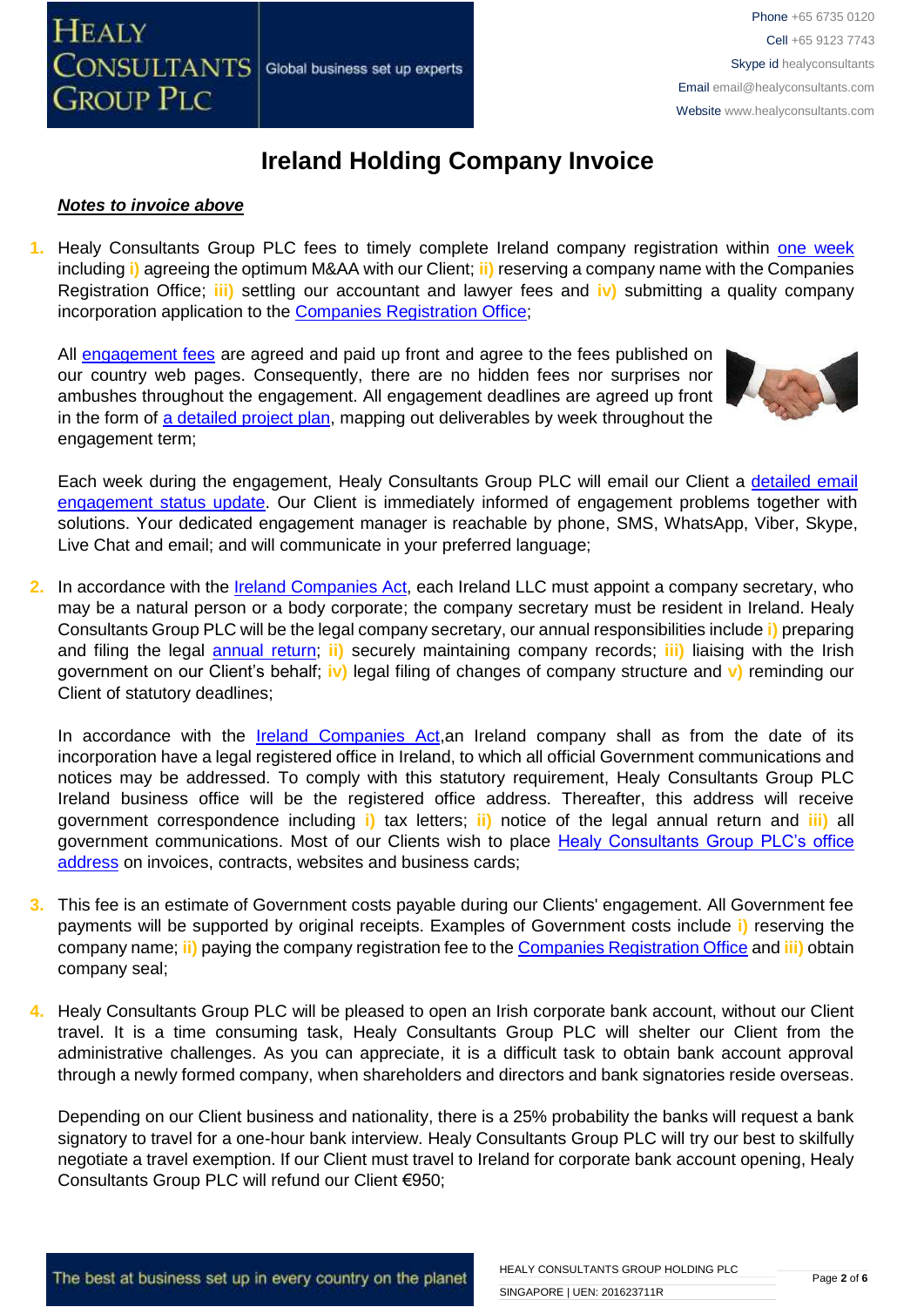Healy Consultants Group PLC will prepare a business plan for the bank to optimize the probability of corporate bank account approval. The banks enjoy ultimate power of approval of corporate bank account applications. Consequently, guaranteed success is outside of Healy Consultants Group PLC's control. What is inside our control is the preparation and submission of a high-quality bank application that maximizes the likelihood of approval;







Global banks continue to tighten corporate bank account opening procedures; their internal compliance departments completing more thorough Know Your Customer due diligence of Clients. Consequently, our Clients should expect the bank account approval period to take up to 4 weeks. Furthermore, global banks now require evidence of proof of business in the country where the corporate bank account will be, including sales contracts or lease agreement;

- **5.** For an active trading company, these **accounting and tax** fees are an estimate of Healy Consultants Group PLC fees to timely discharge your annual company accounting and tax obligations. Following receipt of a set of draft accounting numbers from your company, Healy Consultants Group PLC will more accurately advise accounting and tax fees. For a dormant company, Healy Consultants Group PLC fees are only €950;
- **6.** All fees quoted in this invoice correspond to fees quoted [on Healy Consultants Group PLC's](http://www.healyconsultants.com/company-registration-fees/) website. Please review this invoice carefully to identify errors. During the rush of the business day, it is possible that Healy Consultants Group PLC inadvertently made fee calculation errors, typing errors or omitted services or omitted historic fee payments from Clients. In the unfortunate event you identify invoice errors, please revert to me directly re the same. I apologize in advance if I or my staff made invoice errors;
- **7.** Assuming our Clients re-engage Healy Consultants Group PLC in year 2, this fee is an estimate of the fees payable next year, 12 months after the date of company registration;
- **8.** The fees quoted in this invoice are a prediction of the fees required to efficiently and effectively complete this engagement in a timely manner. If during the engagement Healy Consultants Group PLC realizes that the project is more complex than anticipated, requiring a large additional investment of time, my Firm will revert to request additional fees;
- **9.** In accordance with the [Ireland Companies Act,](http://www.irishstatutebook.ie/1963/en/act/pub/0033/) there is no minimum issued share capital required for an Ireland limited liability company;
- 10. Some of our Clients request Healy Consultants Group PLC to provide temporary shared [office space](http://www.healyconsultants.com/virtual-office/) until our Client finds their preferred business address. If your Firm requires this service from Healy Consultants Group PLC, our one-time fee is €950. The monthly rent thereafter will be paid independently and directly to the landlord by our Client;
- **11.** In accordance with **EU VAT Law**, an Irish company is obliged to register for VAT if annual sales exceed €55,000 or is expected to exceed €55,000 in any calendar year. Healy Consultants Group PLC will be happy to assist you with VAT registration for a onetime fee of €850;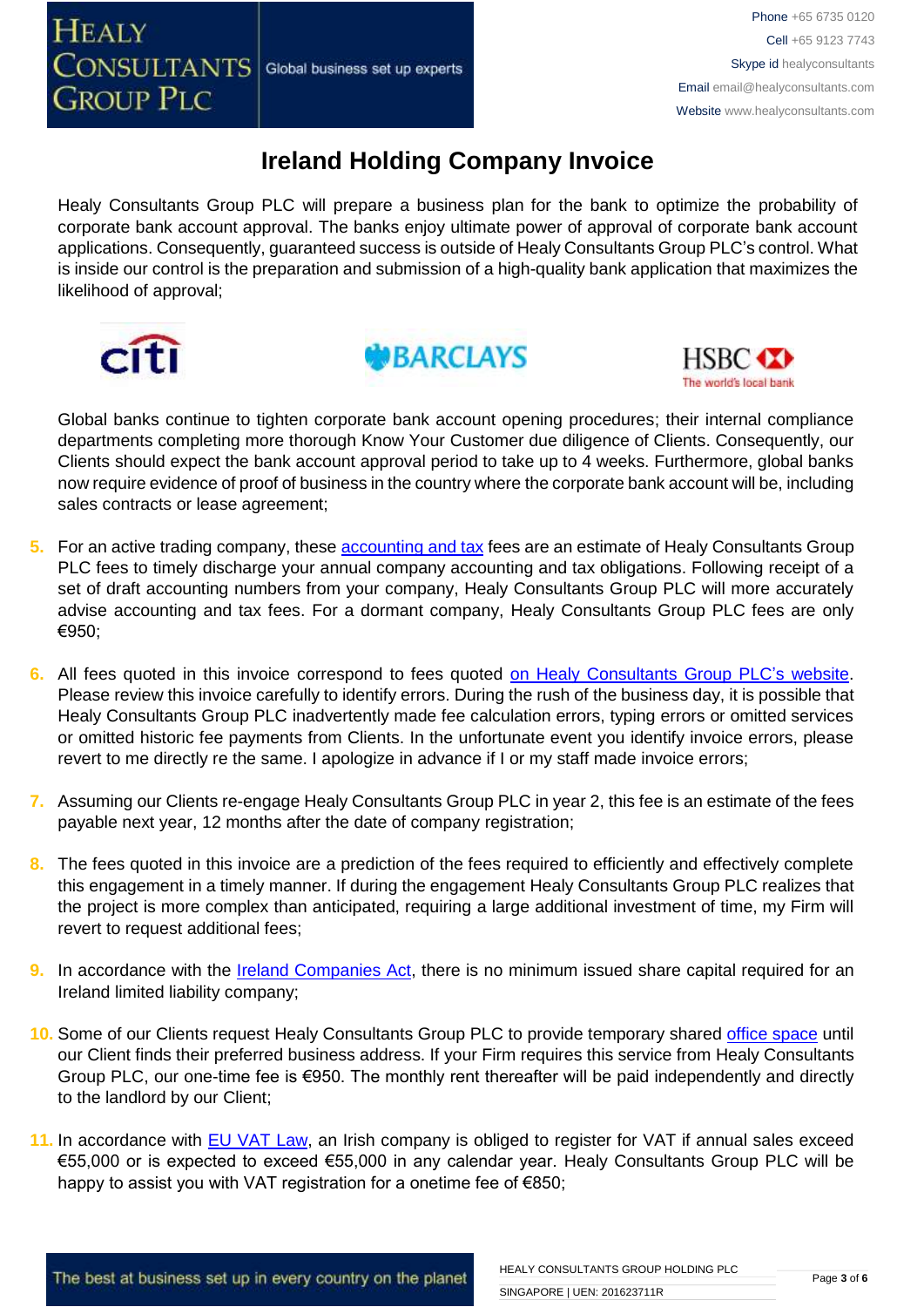**12.** If our Client and Healy Consultants Group PLC properly plan this engagement, you will *not* have to travel during this engagement. Healy Consultants Group PLC will efficiently and effectively and aggressively complete company registration and corporate bank account opening in a timely manner; without our Client presence. Instead, our Client may need to **i)** sign and get documents legalized in the Irish embassy in their country of origin and **ii)** courier the originals to Healy Consultants Group PLC Irish office;

Global business set up experts

**HEALY** 

CONSULTANTS

**GROUP PLC** 



- 13. If required, Healy Consultants Group PLC will be pleased to assist your Firm obtain Irish business visa approvals. Our fee is €4,950 for the first employee, €3,950 for the second employee, €2,950 per employee thereafter. Our employee visa fees includes preparation of a quality visa application and submitting to the correct Government immigration officers. The Government enjoys ultimate power of approval of visa applications. Consequently, guaranteed success is outside of Healy Consultants Group PLC's control. What is inside our control is the preparation and submission of a high quality immigration visa application that maximizes the likelihood of visa approval;
- **14.** Monthly, quarterly and mid-year Government tax obligations include monthly and quarterly payroll reporting, VAT and corporation tax return filing. If you need our help, Healy Consultants Group PLC can complete monthly Government reporting for a monthly fee of €660. Healy Consultants Group PLC monthly support will include **i)** receive in Dropbox the monthly invoices from our Client; **ii)** label monthly bank statement transactions; **iii)** preparation and submission of VAT returns and **iv)** submission of monthly employee payroll reporting;
- **15.** In accordance with [Section 145 \(1\) of the Irish Companies Act 1963,](http://www.irishstatutebook.ie/1963/en/act/pub/0033/sec0145.html) every Irish company shall have at least two directors, with one being [ordinarily resident](http://www.healyconsultants.com/resident-director-services/) in Ireland. Most of our Clients request Mr. Aidan Healy to be the passive, [professional resident director,](http://www.healyconsultants.com/resident-director-services/) which will increase the probability of successful visa approval and corporate bank account opening. Healy Consultants Group PLC resident director service fee amounts to [€4,325 per annum;](http://www.healyconsultants.com/corporate-advisory-services/resident-director-services/)
- **16.** If our Client requires additional nominee shareholder and [director services,](http://www.healyconsultants.com/resident-director-services/) Healy Consultants Group PLC will be pleased to assist. Our fee for professional, passive nominee corporate shareholder amounts to €2,100 per annum. Our fee to be both nominee director and shareholder amounts to €6,600 per annum. Being the sole shareholders and sole director of a Client's branch office exposes Healy Consultants to reputation, litigation and financial risk;
- **17.** Engage Healy Consultants Group PLC to [project manage](http://www.healyconsultants.com/project-manage-engagements/) business set up in every country on the planet. We are the best in the [world](http://www.healyconsultants.com/best-in-the-world/) at what we do, timely completing the  $A$  to  $Z$  of every country engagement;
- **18.** During the engagement, shareholders and directors' documents may need to be translated into the local language; before the Government and Bank approves company registration and corporate bank account opening respectively. Consequently, our Client should budget for possible additional translation and embassy attestation fees. Either our Client or Healy Consultants Group PLC can complete this administrative task;

As always, Healy Consultants Group PLC will negotiate with all third parties to eliminate or reduce additional engagement costs. For transparency purposes, all third-party fee payments will be supported by original receipts and invoices. Examples of possible third-party payments include **i)** embassy fees; **ii)** notary public costs and **iii)** official translator fees;

The best at business set up in every country on the planet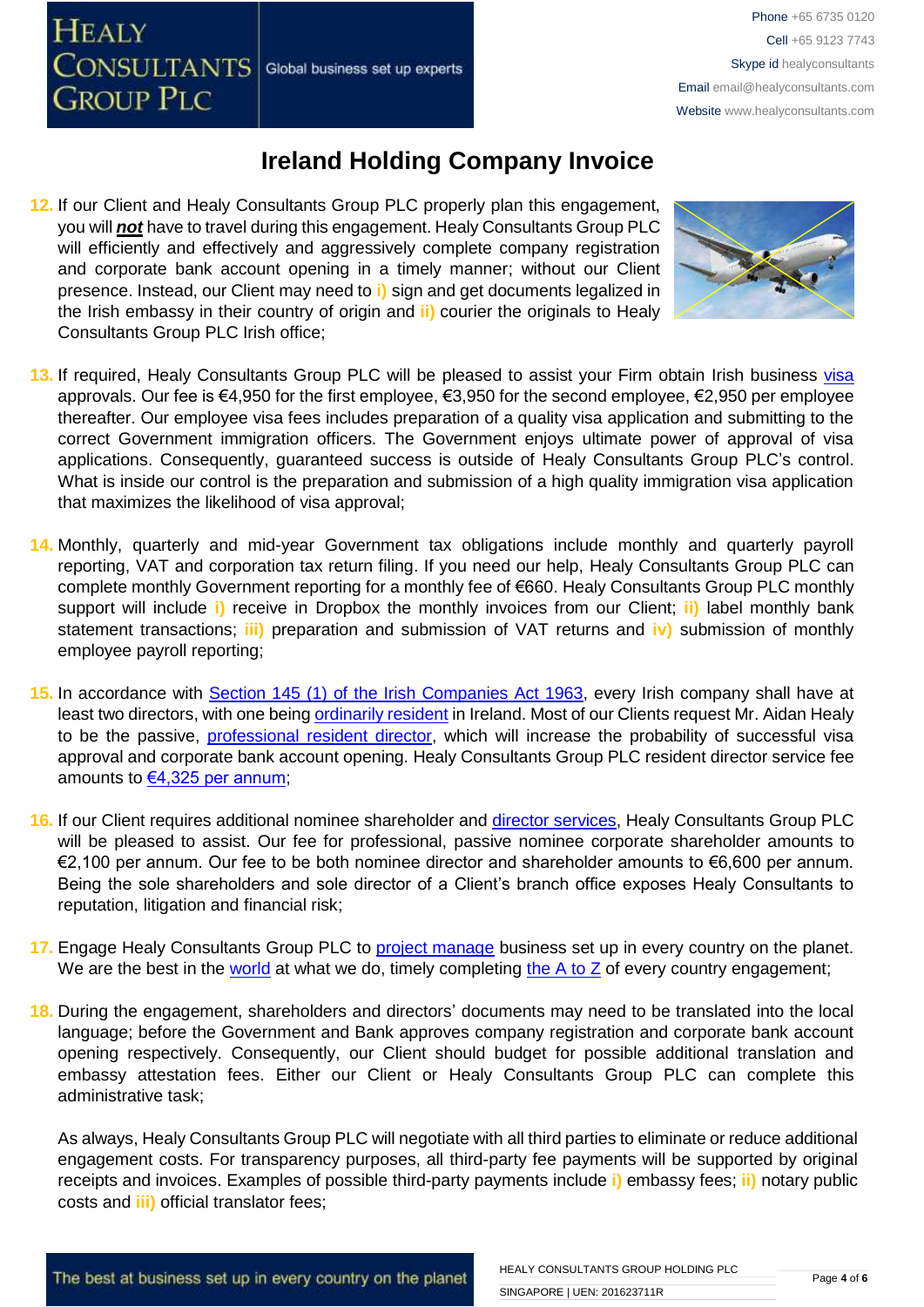- **19.** It is important our Clients are aware of their personal and corporate tax obligations in their country of residence and domicile. Let us know if you need Healy Consultants Group PLC help to clarify your local and international annual tax reporting obligations;
- **20.** Some of our Clients require an [immediate Ireland](http://www.healyconsultants.com/turnkey-solutions/) solution. With this strategy, within a day Healy Consultants Group PLC can supply our Client **i)** an existing dormant Ireland company number; **ii)** an already approved Ireland corporate bank account number and **iii)** a business address. Turnkey solutions are attractive to those entrepreneurs who wish to immediately close a country deal, sign a contract or invoice a customer;
- **21.** As stipulated on our [business website](http://www.healyconsultants.com/) and in section 3 of our engagement letter, Healy Consultants Group PLC will only commence the engagement following **i)** settlement of our fees and **ii)** completion and signing of our legal engagement letter;
- **22.** Healy Consultants Group PLC will only incorporate your company after 75% of [due diligence](http://www.healyconsultants.com/due-diligence/)  [documentation](http://www.healyconsultants.com/due-diligence/) is received by email. Healy Consultants Group PLC will only open a corporate bank account after 100% of the Client's original due diligence documentation is received by courier;
- 23. During the annual renewal engagement with our Client, our in-house [Legal and Compliance Department](http://www.healyconsultants.com/about-us/key-personnel/cai-xin-profile/) reviews the quality and completeness of our Client file. Consequently, Healy Consultants Group PLC may revert to our Client to ask for more up to date [due diligence documentation;](http://www.healyconsultants.com/due-diligence/)
- **24.** To assist our Clients to minimize foreign exchange costs, we offer the payment in SG\$, Euro, Pounds or US\$. Kindly let me know in which currency your Firm prefers to settle our fees and I will send an updated invoice, thank you;
- **25.** Some of our Clients engage Healy Consultants Group PLC to [recruit](http://www.healyconsultants.com/corporate-outsourcing-services/how-we-help-our-clients-recruit-quality-employees/) local employees. We have a lot of experience in this area and we are quite skilled at securing quality candidates for our Clients;